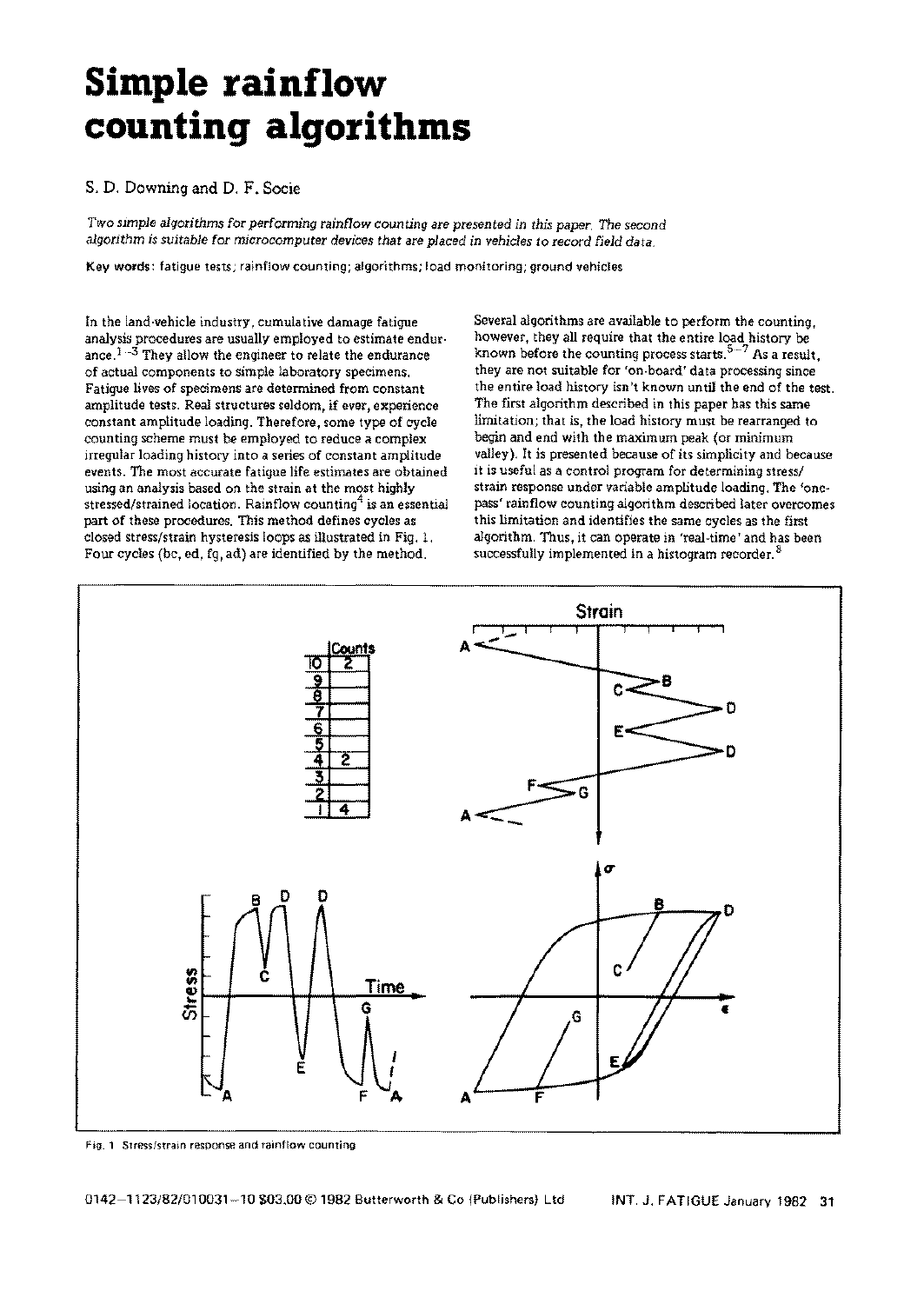## PREVIOUS WORK

Most practical rainflow counting algorithms are based on either the 'availability matrix' or the 'vector' mathematical concepts. The 'availability matrix' algorithm developed by Wetzel<sup>9</sup> requires that the input signal be divided into a finite number of bands which are used to define the numerical value of the range and mean of each reversal. Corresponding to each band is an element in the availability matrix. Simply speaking, this matrix is used to determine when a rainflow counted cycle is formed.

'Vector' based rainflow counting algorithms use a one dimensional array to keep track of those peaks and valleys which have not formed a closed loop. In other words, once a closed loop has been determined, the peak and valley associated with it can be eliminated from the vector. This technique was first demonstrated by Downing *et al 2* and was modified by Okamura *et al IO* to account for half cycles. Both algorithms described in this paper use the 'vector' *concept.* 

# RULES FOR BOTH ALGORITHMS

Let the range of each peak and valley be identified as follows:

- $X$  = range under consideration
- $Y =$  previous range adjacent to X

As each peak or valley is encountered, it is put in a vector  $E(n)$ . In addition, the starting peak or valley is designated S.

# RAINFLOW ALGORITHM I

This algorithm rainflow counts a history of peaks and valleys in sequence which has been rearranged to begin and end with the maximum peak (or minimum valley). Rainflow counting then proceeds according to the following steps:

- I -- Read the next peak or valley
- (if out of data, STOP)
- 2 Form ranges X and Y (if the vector contains less than S points, go to Step i)
- $3$  Compare ranges  $X$  and  $Y$
- a. If  $X \leq Y$ , go to Step 1
- b. If  $X \geq Y$ , go to Step 4

 $4 -$  Count range Y Discard the peak and valley of Y Go to Step 2

# RAINFLOW ALGORITHM II (ONE-PASS)

This algorithm rainflow counts a history of peaks and valleys in sequence as they occur. It calculates the same ranges and means as Rainflow Algorithm I which required that the history be rearranged to begin and end with the maximum peak (or minimum valley). Rainflow counting then proceeds according to the following steps:

- 1 Read the next peak or valley
- (if out of data, go to Step 6)
- 2 Form ranges X and Y (if the vector contains less than 2 points past the starting point, go to Step I)
- S Compare ranges X and Y
	- a. If  $X \leq Y$ , go to Step 1
- b. If  $X = Y$  and Y contains S, go to Step 1
- c. If  $X > Y$  and Y contains S, go to Step 4
- d. If  $X \geq Y$  and Y does not contain S, go to Step 5
- $4 -$  Move S to the next point in the vector Go to Step 1
- 5 Count range Y Discard the peak and valley of Y Go to Step 2
- 6 Read the next peak or valley from the beginning of the vector *E(n)*  (if the starting point, S, has already been
	- reread, STOP)
- $7 -$  Form ranges X and Y (if the vector contains less than 2 points past the starting point, go to Step 6)
- 8 Compare ranges X and Y a. If  $X < Y$ , go to Step 6
- b. If  $X \geqslant Y$ , go to Step 9

```
9 - Count range Y
Discard the peak and valley of Y 
Go to Step 7
```
EXAMPLES

Both algorithms will be illustrated by rainflow counting the strain/time history shown in Fig. 2. Fig. S shows the same history after it has been rearranged to begin and end with the maximum peak, point C. Also given is the resulting stress/strain response which shows a number of closed hysteresis loops. Rainflow counting should identify the ranges of strain which correspond to these closed hysteresis loops.

Rainflow Algorithm I is illustrated in conjunction with Figs 4-16. In each figure, the strain/time history shown corresponds to the contents of the vector *E(n).* Also shown is the stress/strain plot, the values of ranges  $X$  and  $Y$ , and the decisions which correspond to Step 3 of the rules for this algorithm. The history to be rainflow counted is given in Fig. S. In Fig 4, the first peak has been read into the vector. This establishes the origin of the stress/strain plot since either the maximum peak or the minimum valley lies on the cyclic stress/strain curve. Since there are less than  $3$  points in the vector, ranges  $X$  and  $Y$  are undetermined and the next peak or valley must be read. In Fig. 5,

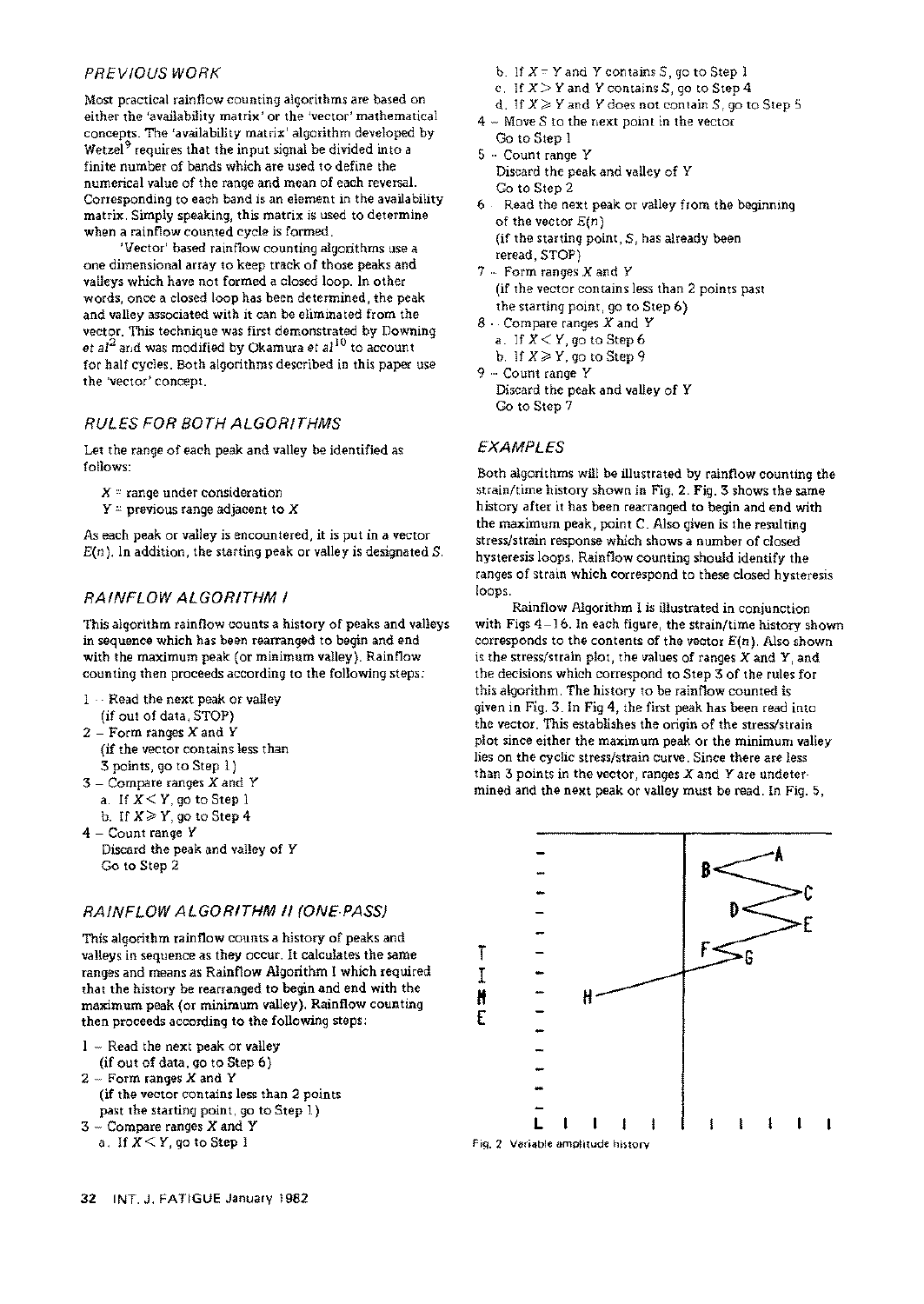

# **STRAIN**

Fig. 3 Stress/strain response

point D has been read into the vector and the stress is unloaded from C to D along the outer loop curve. Range Y is still undetermined so the next peak or valley must be read. In Fig. 6, point E has been read and the stress increases from D to E along the outer loop curve. A closed hysteresis loop has been formed and, according to the counting rules, range Y should be counted and its points discarded since they have no bearing on future events. The counting algorithm identified the same cycle, DC, as was determined from the stress/strain response. In Fig. 7, points D and C have been eliminated from the contents of the vector. It is left to the reader to follow Figs  $7-16$  along with the counting rules to see that the algorithm identifies the same cycles (DC, GF, BA, HE) as were determined from the stress/strain response.

Rainflow Algorithm II (One-Pass) will be used to count the strain/time history given in Fig. 2. It should identify the same cycles as the previous algorithm without the restriction that history be rearranged to begin and end with the maximum peak. Figs 17-31 show the contents of the vector  $E(n)$  and the counting decisions for each step in the counting process. It should be noted that the starting point, S, is always the first occurrence of either the maximum peak or the minimum valley at that point in the history. When all the peaks and valleys of the history have been read, we begin reading points from the beginning of the vector as seen in Fig. 17. The counting procedure continues until all the points up to and including the starting point have been reread. When we try to read a point beyond the starting point, the counting procedure stops and **all** the cycles have been determined. Fig. 31 shows that the same cycles (DC, GF, BA, HE) have been identified as in the previous algorithm. Again, the reader should carefully follow Figs 17-31 to fully understand this algorithm.

#### FORTRAN PROGRAM LISTINGS

A Fortran listing for Rainflow Algorithm I is contained in Appendix I. The reader needs to write his own version of *Subroutine Data (P, K)* compatible with his data files. The variable,  $P$ , is the value of the data point. The variable,  $K$ , should be defined as follows:

- $K = 0$  when the data is valid;
- $K = 1$  when the history is finished.

The data returned from this subroutine must be peaks and valleys in sequence and must begin and end with the maximum peak (or minimum valley). The maximum size of the vector,  $E(n)$ , is equal to the number of counting ranges.

Appendix II gives the *Fortran* listing for Rainflow Algorithm II (One-Pass). This program checks for data sequence so that the variable, P, in *Subroutine Data (P, K )*  may be timed data samples. The meaning of variable, K, remains the same as above. For this algorithm the maximum size of the vector  $E(n)$  is equal to twice the number of counting ranges.





**S** 

Ţ I H E

**E**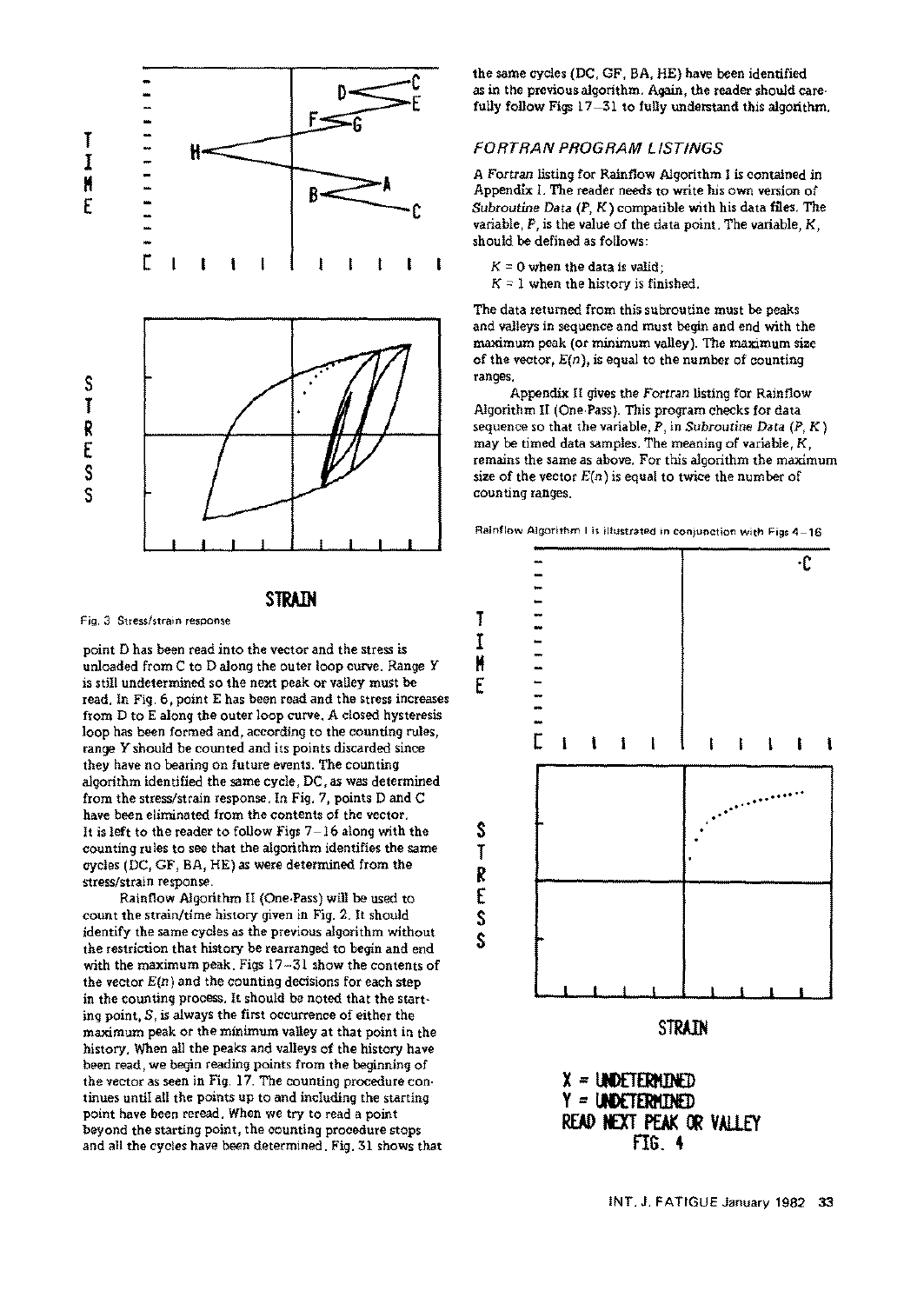

34 INT. J. FATIGUE January 1982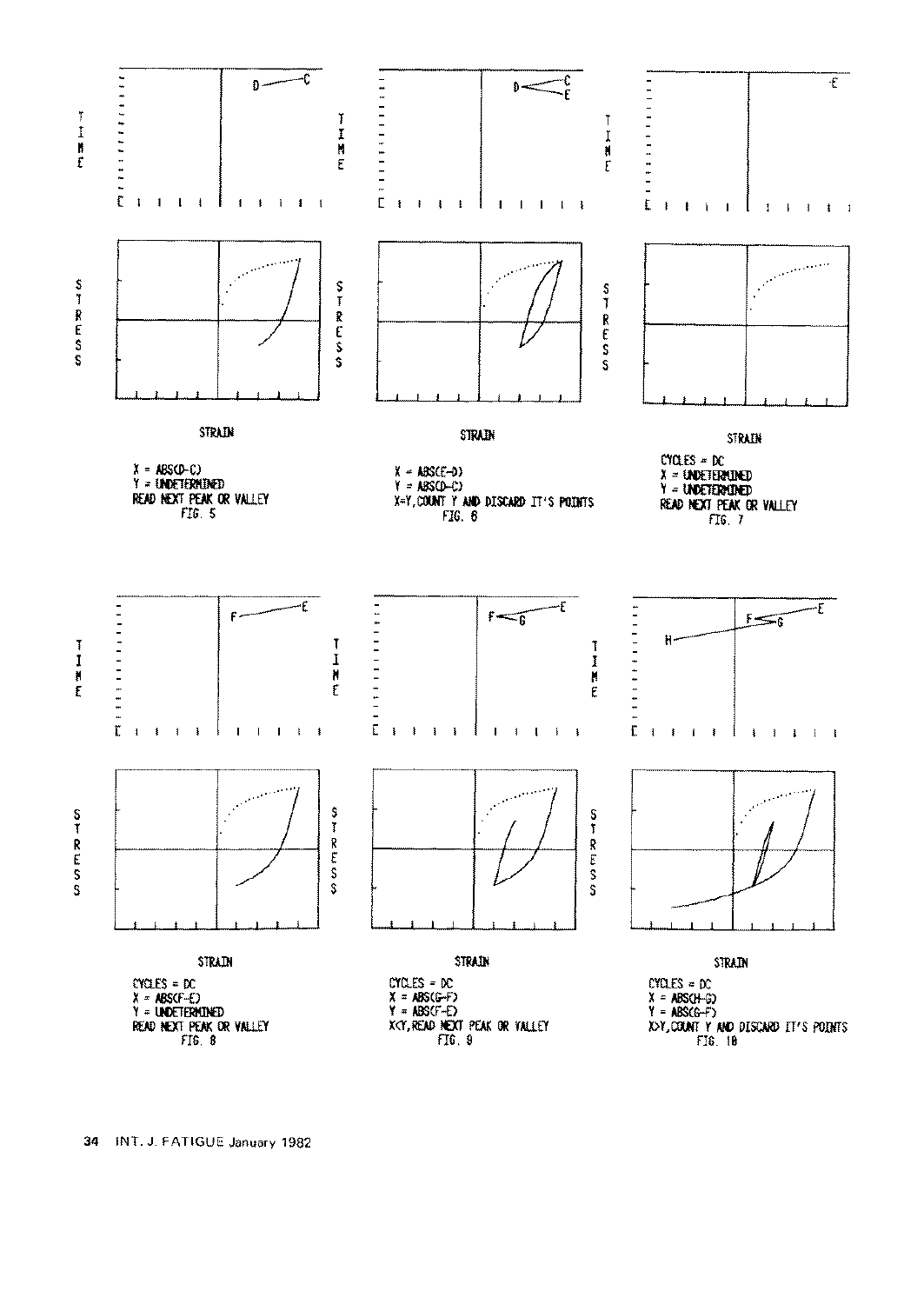

INT. J. FATIGUE January 1982 35

TIME

 $\frac{S}{I}$ 55 Km 25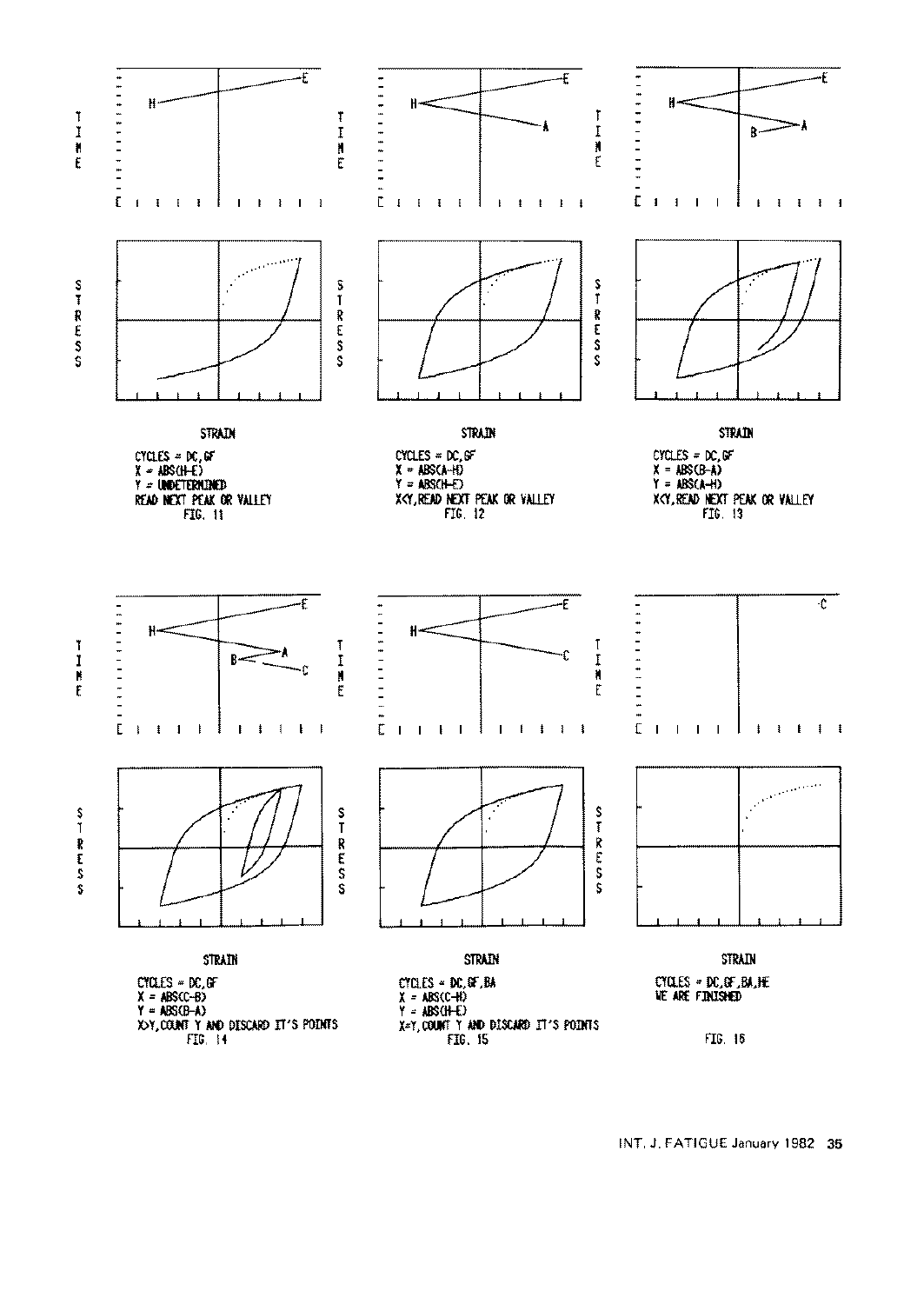

**FIG. 29 ~6. 21** FIG. 22

打開工具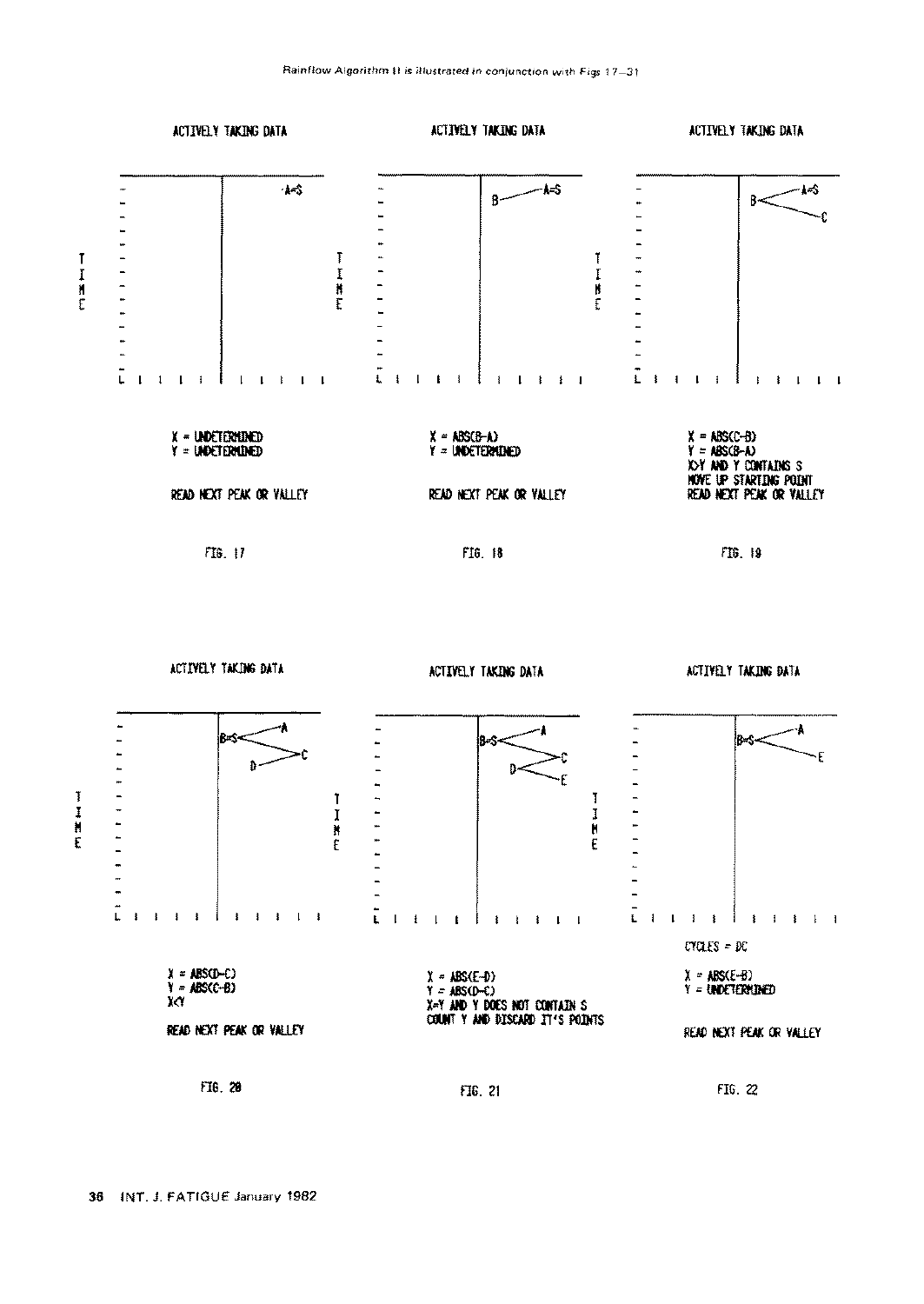ACTIVELY TAKING DATA ACTIVELY TAKING DATA ACTIVELY TAKING DATA ACTIVELY TAKING DATA



ACTr/E].Y TAI(])CGDATA **OUl" OF DATA** OUI'OF DATA

Ĭ



FIG. 26 FIG. 21 FIG. 21 FIG. 21 FIG. 28 FIG. 28

INT. J. FATIGUE January 1982 37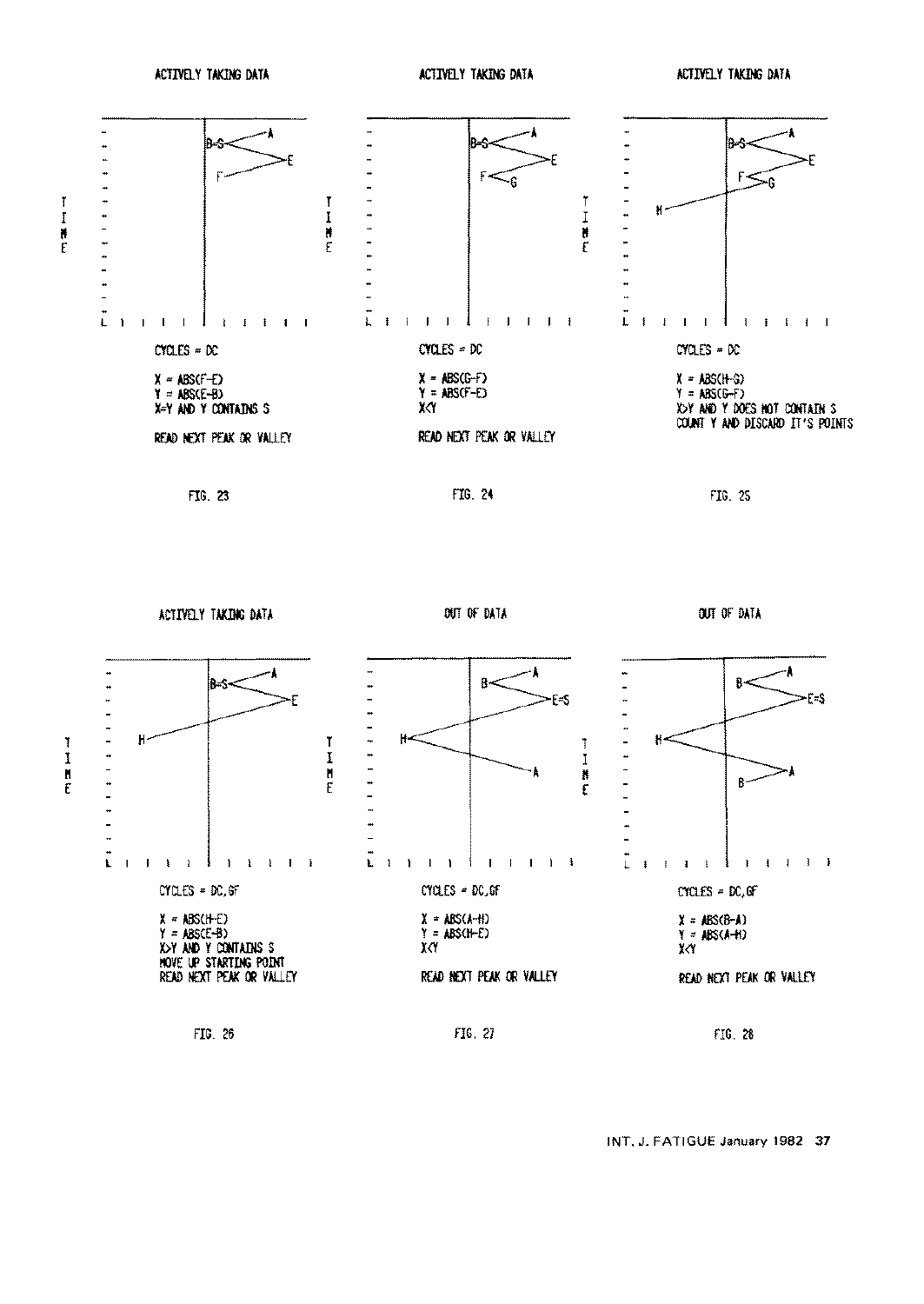

#### **SUMMA R Y**

Two simple rainflow counting algorithms for processing field data have been presented. The first is useful as a control program for following stress/response under irregular loading. The second algorithm gives identical results as the first and has the advantage that the counting can begin before the entire history is known.

### **REFERENCES**

- **1. Dabell, B. J., Hill, S. J., Eaton, D. E. and Watson, P.** 'Fatigue life predictions for notched components' J Soc Environmental Engrs (December 1977)
- 2. Downing, S., Galliart, D. **and Bereyni,** T. 'A Neubers rule fatigue analysis procedure for use with a mobile computer' SAE Paper 760317 presented at: SAE Automotove Engineering Congress (Detroit, Michigan, 1976)
- 3. Fatigue Under Complex Loading: Analysis and Experiment Edited by: R. M. Wetzel (SAE Inc, Warrendale, Pennsylvania, 1977)
- 4. Matsuishi, M. and Endo, T. 'Fatigue of metals subjected to varying stress' paper presented to Japan Soc Mech Engrs (Jukvoka, Japan, 1968)
- 5. Richards, F., LaPointe, N. and Wetzel, R. 'A cycle counting algorithm for fatigue damage analysis' Paper No 740278 presented at: SAE Automotive Engineering Congress (Detroit, Michigan, 1974)
- 6. Nelson, D. V. **and Fuchs,** H. O. 'Predictions of cumulative damage using condensed load histories' Paper 750045 presented at: SAE Automotive Engineering Congress (Detroit, Michigan, 1975)



**T I M E**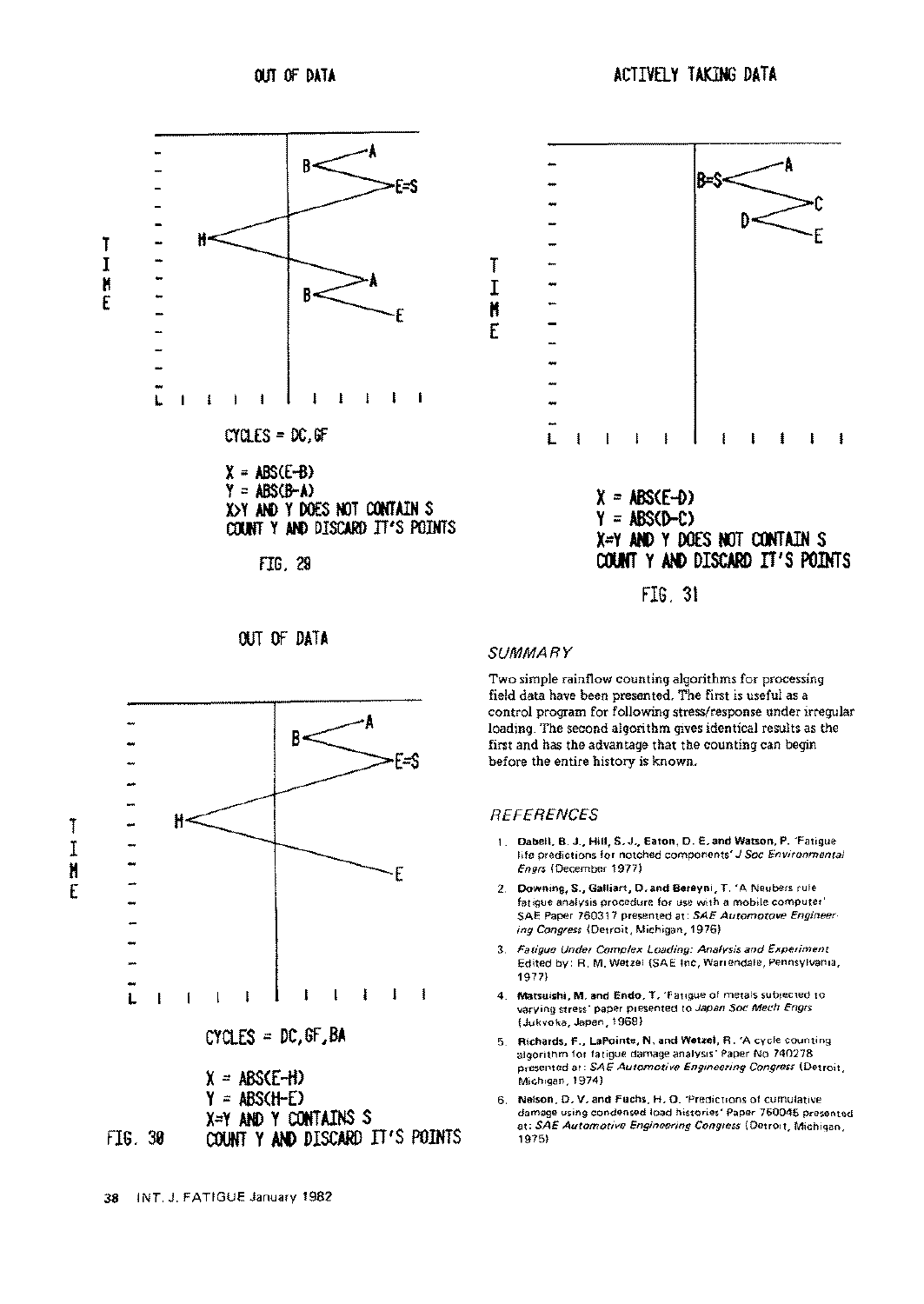- 7. Socie, D. F. 'Fatigue-life prediction using local stress/strain concept' Experimental Mech 17 No 2 (1977) pp 50-56
- 6. Socie, D. F., Shifflet, G. **and Berns,** H. 'A field recording system with applications to fatigue analysis' Int J Fatigue 1 No 2 (April 1979) pp 103-111
- 9. Wetzel, R. M. 'A method of fatigue damage analysis' PhD Thesis (Department of Civil Engineering, University of Waterloo, Ontario, Canada, 1971 )
- 10. Okamura, H., Sakai, S. and Susuki, I. 'Cumulative fatigue damage under random loads' Fatigue Engng Mater and Struct 1 (1979) pp 409-419

### **AUTHORS**

Stephen Downing is with Deere and Company's Engineering Mechanics Group in Moline and Darrell Socie is with the Department of Mechanical and Industrial Engineering in the University of Illinois at Urbana-Champaign. In the first instance inquiries should be addressed to: Mr S. D. Downing, Engineering Mechanics, Deere and Company, 3300 River Drive, Moline, Illinois 61265, USA.

# **Appendix 1**

| с  | RAINFLOW ALGORITHM I                                 |
|----|------------------------------------------------------|
| €  |                                                      |
| t. | THIS PROGRAM RAINFLOW COUNTS A HISTORY OF PERKS      |
| с  | AND VALLEYS IN SEQUENCE WHICH HES REEN REARRENGED.   |
| с  | TO BEGIN AND END WITH THE MAXIMUM PEAK (OR MINIMUM   |
| c  | VALLEY). STATEMENT LARGES COKKESPOND TO THE STEPS IN |
| с  | THE RRINFLOW COUNTING RULES.                         |
| c  |                                                      |
|    | DIMENSION E(50)                                      |
|    | N=0                                                  |
|    | 1 N=N+1                                              |
|    | CALL DATH(E(N),K)                                    |
|    | IF CK. EQ. 1> STOP                                   |
|    | 2 IF(N 1.1.3) GO 10 1                                |
|    | X*ABS(k(N)=6(N=1))                                   |
|    | V=HBS(E(N-1)-E(N-2))                                 |
|    | 3 JF(X L1 Y) GO TO 1                                 |
|    | 4 RENGE=Y                                            |
|    | XMEAN=(E(N=1)+E(N=2))/2                              |
|    | N=N-2                                                |
|    | <b>E(N)=E(N+2)</b>                                   |
|    | $(30)$ T <sub>i</sub> $)$ 2                          |
|    | END.                                                 |

# **Appendix 2**

| C. | RAINFLOW ALGORITHM II (ONE-PASS)                           |
|----|------------------------------------------------------------|
| C  |                                                            |
| ť. | THIS PROGRAM RAINFLOW COUNTS A HISTORY AS IT OCCURS AND    |
| €  | TOHNTTETES THE SAME CYCLES AS RAINELUM ALGORITHM I HHILM   |
| €  | REQUIRES THAT THE HISTORY ME REARRANGED. STATEMENT LABELS  |
| c  | 1-9 CUKRESPOND TO THE STEPS TN THE RHINHION COUNTING RULES |
| C  |                                                            |
|    | DIMENSION EC100)                                           |
|    | N=2                                                        |
|    | 大三分                                                        |
|    | $1510x1 = 1$                                               |
|    | CALL DATACE(3)JK)                                          |
|    | 180 CALL DATA(E(2),K)                                      |
|    | JF(E(1), EQ. E(2)) 00 10 100                               |
|    | $S$ $OPE = 1$                                              |
|    | JFK&C1>, G1, &K2>>, SLK#H==1,                              |
|    | 1 URLE DATA(P) K)                                          |
|    | JFKK EU 1) GU TU 6                                         |
|    | N=444.1                                                    |
|    | $SL$ OPE=SLOPE*(-1)                                        |
|    | モくだつだい                                                     |